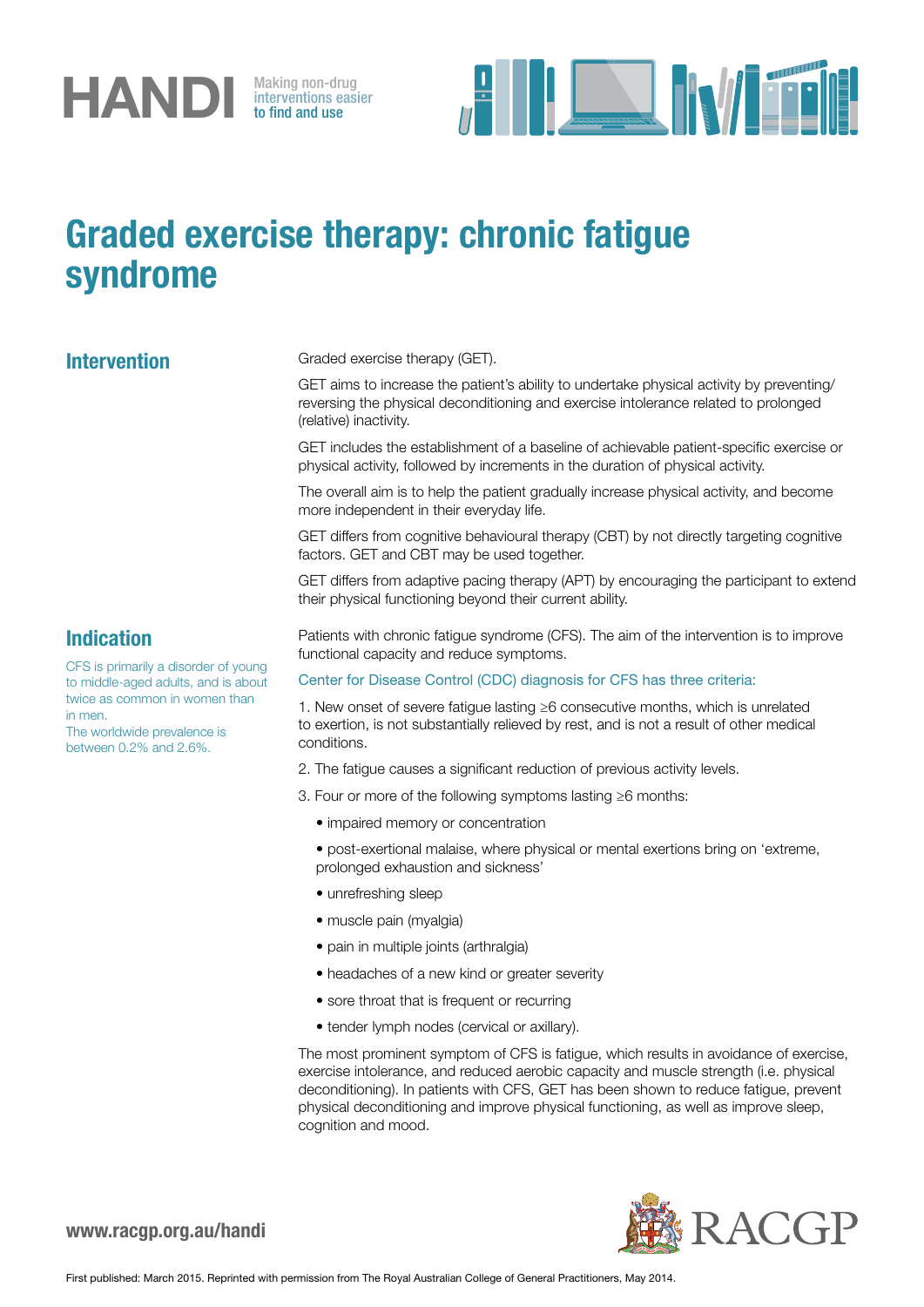# HANDI

interventions easier to find and use



Indication GET has also been shown to improve muscle strength, cardiovascular endurance and symptoms in a wide variety of conditions that have chronic fatigue as a symptom, such as heart disease, cancer and chronic obstructive pulmonary disease (COPD). Figure 1 explains the cycle or reconditioning with exercise.





Source: Bavinton J. Darbishire L. White PD. PACE manual for therapists: graded exercise therapy for CSF/ME. Final trial version: version 7 (internet), p.27. Accessed 5 March 2015 at http://www. pacetrial.org/docs/get-therapist-manual.pdf

**Precautions** Activity can produce symptoms. Patients are encouraged to see symptoms as temporary and reversible, as a result of the current physical weakness, and not as signs of progressive pathology. A mild and transient increase in symptoms is explained as a normal response to an increase in physical activity.

**Adverse effects** Surveys by patient groups of their members have suggested that GET may be harmful to some people with CFS. However, this finding is believed to be due to inappropriately planned or progressed exercise programs, possibly undertaken independently or under supervision from a person without appropriate experience.

**Availability** GET should be supervised by a physiotherapist or exercise therapist, preferably with specific experience and training in applying GET to patients with CFS.

> The PACE trial has produced a comprehensive GET therapist manual (and a manual for patients), which can be downloaded free of charge by going to www.pacetrial.org and selecting the relevant manuals from the trial information section.

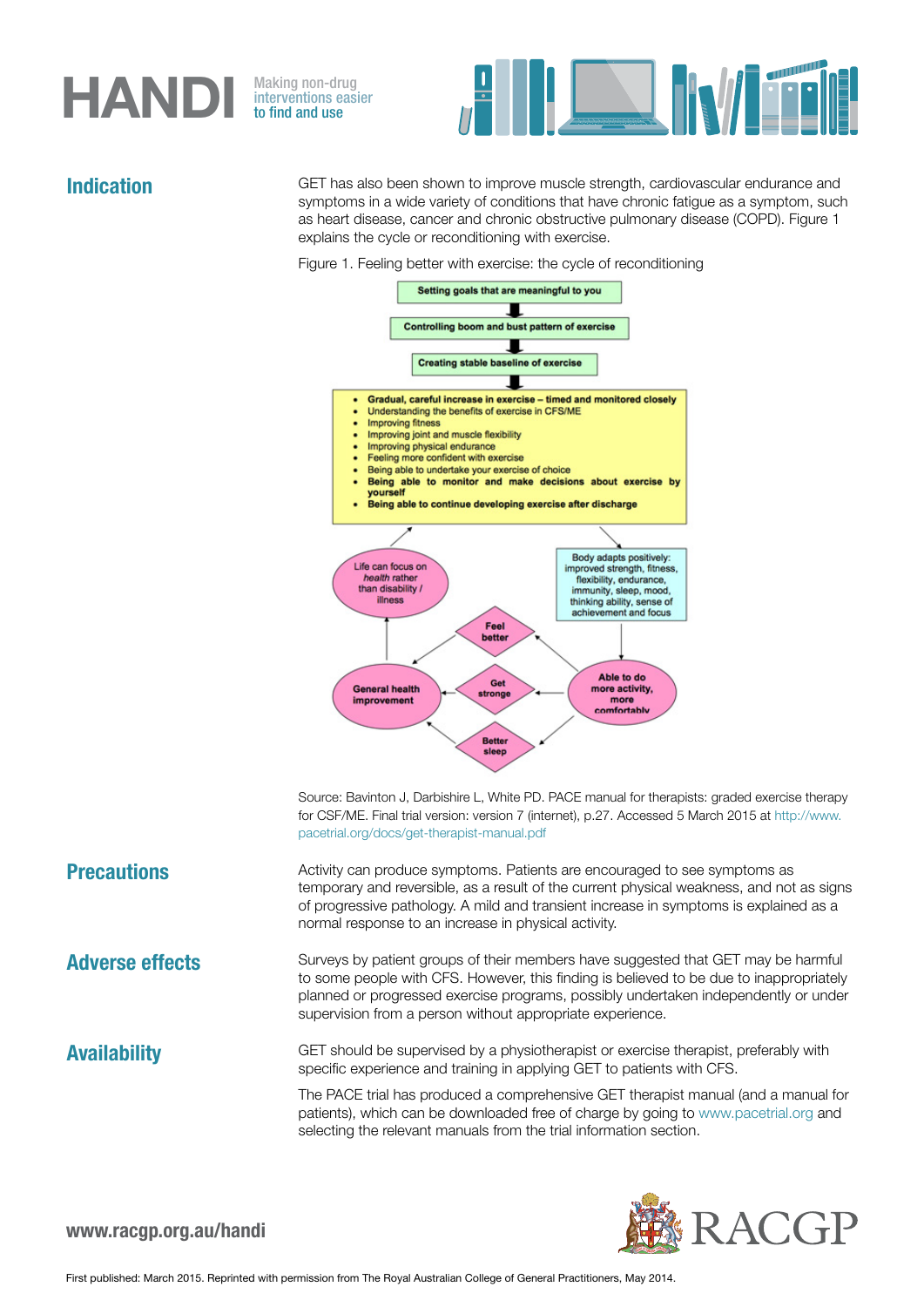# **HANDI** Making non-drug<br>to find and use

interventions easier to find and use



**Description** GET is delivered in three phases over several sessions (e.g. 15 sessions in the PACE trial – see Table 1).

> After assessment of the patient's current physical capacity, and mutual negotiation of meaningful and functional physical goals, a baseline of physical activity is agreed upon and commenced, at a manageable low level of intensity.

Any activity that is titratable is appropriate, including walking, swimming, and the use of exercise machines. These activities can be mixed.

Increments of duration: duration of physical activity/exercise is then increased slowly (10–20%), once every 1–2 weeks.

Increasing intensity: intensity is increased by encouraging the patient to speed up the pace of their walk, increase the resistance on exercise machines or do an activity faster, using their heart rate monitor (HRM) as a guide.

However, increase in intensity is done with care and is likely to be done in stages. It can be useful to build up the intensity by adding in shorter bursts of higher intensity activity to the program; for example, starting with 1 minute of fast walking interspersed with 2 minutes of normal pace.

If increased symptoms occur after an increment, the patient is encouraged to stick at the current level until symptoms reduce, and then increase afterwards. However, activity is mutually reviewed on a regular basis, and plans may be adjusted depending on the patient's general health and symptoms.

| Session<br><b>Number</b> | Week<br>No              | Time<br>(mins)                                                                                                                                                                | Summary                                                                                                                                                                                 | Homework                                                      |
|--------------------------|-------------------------|-------------------------------------------------------------------------------------------------------------------------------------------------------------------------------|-----------------------------------------------------------------------------------------------------------------------------------------------------------------------------------------|---------------------------------------------------------------|
| 1                        | 1                       | 90                                                                                                                                                                            | - Subjective assessment<br>- Engagement in GET model<br>- Education<br>- Start to investigate exercise goals                                                                            | Activity diary +<br>exercise questionnaire<br>+ goal setting  |
| $\overline{2}$           | $\overline{2}$          | 50                                                                                                                                                                            | - Goal setting<br>- Education<br>- Review physical activity diary<br>- Negotiate baseline activity<br>- Demonstrate stretches                                                           | <b>Baseline physical</b><br>activity + stretches              |
| 3                        | 3                       | 50                                                                                                                                                                            | - Mutually agreed and prioritised goals<br>- Exercise baseline negotiation                                                                                                              | Start exercise baseline<br>+ activity baseline +<br>stretches |
| 4                        | 4                       | 50                                                                                                                                                                            |                                                                                                                                                                                         |                                                               |
| 5                        | $\overline{\mathbf{6}}$ | 50                                                                                                                                                                            | <b>GET - Active treatment</b>                                                                                                                                                           |                                                               |
| 6                        | 8                       | 50                                                                                                                                                                            | - Demonstrate heart rate monitors                                                                                                                                                       |                                                               |
| $\overline{7}$           | 10                      | 50                                                                                                                                                                            | Sleep advice for                                                                                                                                                                        | Exercise                                                      |
| $\overline{\mathbf{8}}$  | 12                      | 50                                                                                                                                                                            | exercise                                                                                                                                                                                |                                                               |
| 9                        | 14                      | 50                                                                                                                                                                            | <b>HR/Borg comparisons</b>                                                                                                                                                              |                                                               |
| 10                       | 16                      | 50                                                                                                                                                                            | - Reviewing exercise record                                                                                                                                                             |                                                               |
| 11                       | 18                      | 50                                                                                                                                                                            | - Planning next session of exercise                                                                                                                                                     |                                                               |
| 12                       | 20                      | 50                                                                                                                                                                            | Written setback plan<br>Assessing motivation<br>- Reviewing goals<br>- Preventing/managing setbacks<br>- Muscle relaxation<br>- Maintaining changes<br>- Adding strengthening exercises |                                                               |
| 13                       | 22                      | 50                                                                                                                                                                            | - HR/Borg comparisons                                                                                                                                                                   | Exercise +                                                    |
| 14                       | 24                      | 50                                                                                                                                                                            | - Tail off HRM<br>- Encouraging variety / independence<br>Plan ongoing exercise                                                                                                         | variety +<br>independence                                     |
| 15                       | 36                      | 50                                                                                                                                                                            | <b>Treatment booster session:</b><br>- Maintenance of changes<br>- Future goal setting and planning<br>- Discharge                                                                      | Ongoing exercise +<br>goal setting                            |
| KEY:                     | П<br>Π<br>□<br>Π        | Phase 1: Assessment, engagement and treatment planning<br>Phase 2: Active treatment<br>Phase 3: Ending treatment and preparing for future<br><b>Treatment booster session</b> |                                                                                                                                                                                         |                                                               |

### **SUMMARY OF GET SESSIONS**

Source: Bavinton J, Darbishire L, White PD. PACE manual for therapists: graded exercise therapy for CSF/ME. Final trial version: version 7 (internet), p.31. Accessed 5 March 2015 at http://www. pacetrial.org/docs/get-therapist-manual.pdf